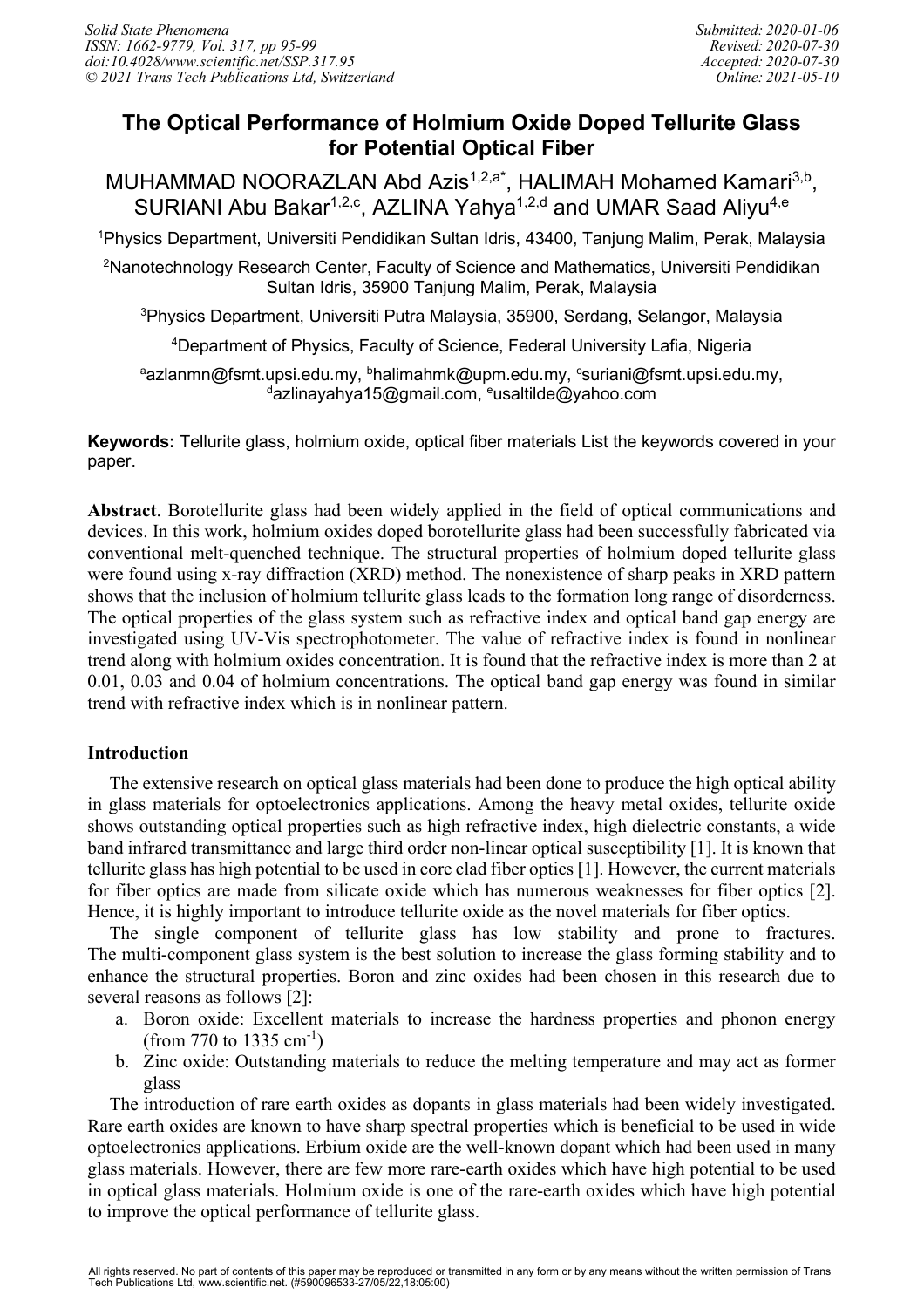In this work, holmium oxide had been chosen due to high compatibility with tellurite glass. Holmium oxide has high potential to be used as fiber amplifiers in long-range optical fiber communications. The study of erbium and neodymium oxides in tellurite glass had been done by El-Mallawany *et al*. which found that the holmium oxide has the highest refractive index of known glass [3]. However, the study of holmium oxide doped tellurite glass is still few in number.

The focus of this research is to develop holmium oxide doped tellurite glass as fiber optics. This work consists of the characterization of holmium doped tellurite glass, optical absorption and optical band gap.

#### **Experimental**

The conventional melt-quenched technique had been used to fabricate the glass system. The chemical composition of the holmium oxide doped zinc borotellurite glass system is as follows:

 $\{[(TeO<sub>2</sub>)<sub>0.70</sub>(B<sub>2</sub>O<sub>3</sub>)<sub>0.30</sub>]<sub>0.7</sub>(ZnO)<sub>0.3</sub>\}$ <sub>1-y</sub> $(Ho<sub>3</sub>O<sub>2</sub>)<sub>y</sub>$  glass, y=0.005, 0.01, 0.02, 0.03, 0.04, 0.05 mol%

The raw materials of the glass system are as follows; Alfa Aesar- high purity reagent grade of holmium (III) oxide (Ho<sub>2</sub>O<sub>3</sub>), Alfa Aesar- high purity reagent grade tellurium (IV) oxide (TeO<sub>2</sub>), Alfa Aesar- high purity reagent grade zinc oxide (ZnO), Alfa Aesar- high purity reagent grade boron oxide  $(B_2O_3)$ .

The raw materials which consist of  $Ho<sub>3</sub>O<sub>2</sub>$ , TeO<sub>2</sub>, ZnO and B<sub>2</sub>O<sub>3</sub> were mixed together in a platinum crucible. The mixtures were placed in electrical furnace at 400  $^{\circ}$ C for 30 minutes and transferred to the second furnace at 900 °C for 2 hours. The liquid-form glass (molten) was quenched in cylindrical stainless-steel mould. The glass sample was cooled down to room temperature. The refractive index and optical absorption were measured by using UV-1650PC UV-Vis Spectrophotometer (Shimadzu).

## **Results and Discussion**

**X-Ray Diffraction(XRD).** The x-ray diffraction technique is used to confirm the amorphous structural arrangement in the glass system. The difference between amorphous and crystalline structure in XRD pattern is determined by the peaks. The obtained result of XRD pattern as shown in Fig. 1 confirm that the crystalline structure is absent in all glass samples. The broad hump of the XRD pattern indicates the amorphous structural arrangement in the glass system. It can be seen from Fig. 1 that the broad peak at around  $2\Theta = 28^{\circ}$  is found in all glass samples. The increasing intensity of the broad hump is due to the effect of holmium oxide which tend to form crystalline structure with an increase of the dopants.



Fig. 1**:** X-ray diffraction pattern of the glasses

**Optical Absorption, Optical Band Gap and Refractive Index.** The optical absorption study in glass materials is crucial to relate with the theory of electronic structure of amorphous materials. Rare earth oxides is known to have sharp spectral lines which contributes to the peaks in optical absorption. The sharp spectral lines are due to the 4f-4f orbital which are benifical for luminescence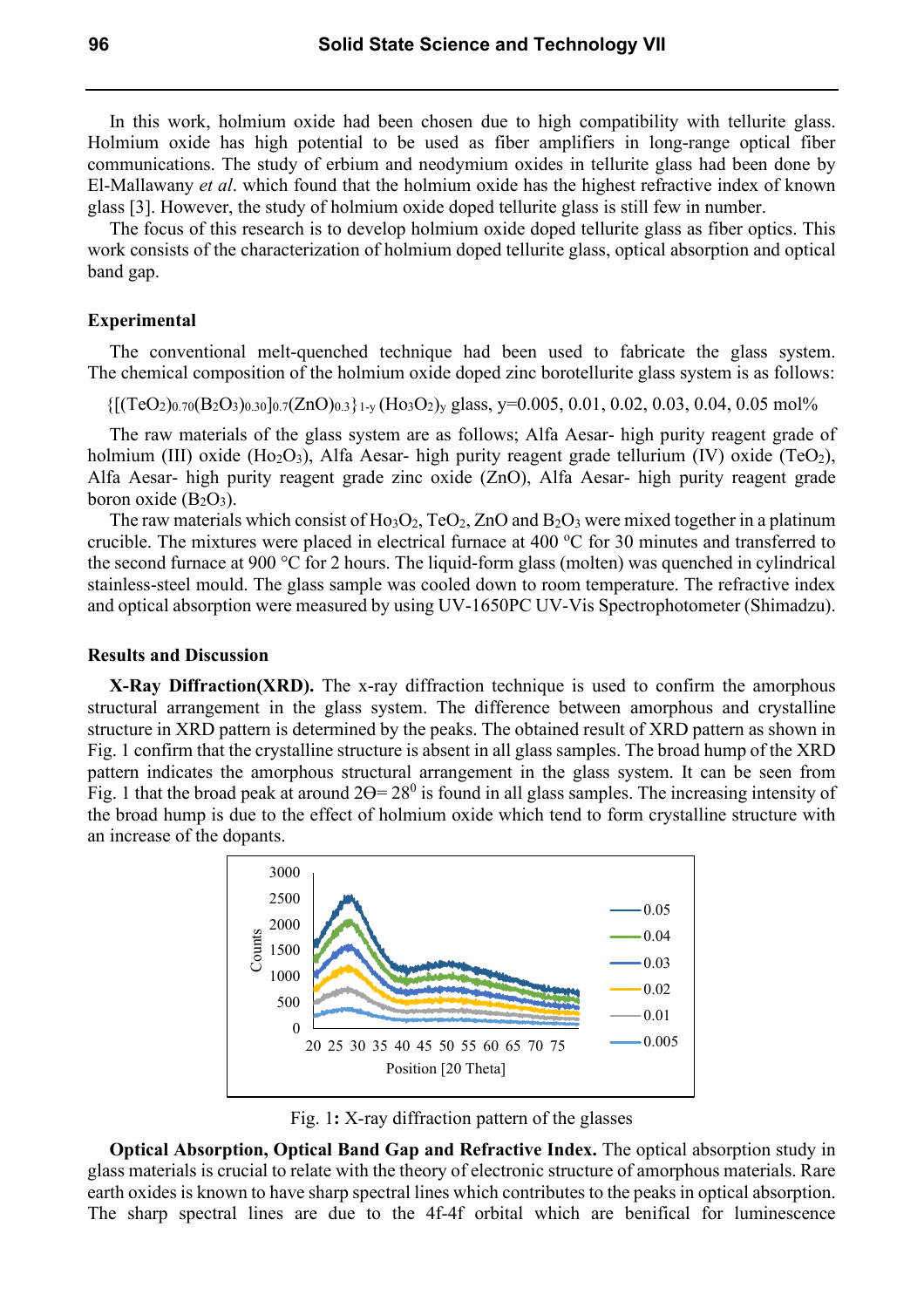parameter [4]. Fig. 2 shows the optical absorption of the glass system. It can be seen from the figure that the absorption transitions arise from the ground state to several exicited states. These transitions are important to determine the judd-ofelt parameters and to be used as excited value in photoluminescence [5]. It is revealed that the absorption edge shifts to longer wavelength with an increase of holmium oxide. This pattern indicates the conversion from less covalent to more ionic character in the glass system. The optical band gap energy is obtained by extrapolating the absorption coefficient curve as shown in Fig. 3. Mott and Davis proposed the relationship between absorption coefficient and photon energy which is important to investigate the optical band gap energy [6]. The photon energy can be calculated by the following relation:

$$
\alpha(\omega) = \frac{B(\hbar\omega - Eopt)}{\hbar\omega} \tag{1}
$$

where B is an energy-independent constant known as band tailing parameter,  $E_{opt}$  is the optical band gap energy, and n is a constant index that shows different values, 1/2, 2, 3/2, and 3 depending on the type of optical transitions. The obtained optical band gap is shown in Fig. 4. It is noted from the figure that the trend of optical band gap is nonlinear. However, the average optical band gap shows that the glass materials are semiconductor. The lowest optical band gap is found at 0.03 concentration. This result indicates that the glass materials is more conductor at 0.03 concentration. It is known that zinc oxide may act as glass former at certain amount of rare-earth oxide, hence the reduction of optical band gap may due to the effect of zinc oxide in the glass system [7]. The optical band gap is high at 0.02 concentration which may due to the high number of bridging oxygen in the glass system. The high number of optical band gap correspond to the widen of forbidden gap in the electronic transitions.

The refractive index is determined by using optical band gap energy from the relation proposed by Dimitrov and Sakka [8]:

$$
\frac{n^2 - 1}{n^2 + 1} = 1 - \sqrt{\frac{E_{opt}}{20}}\tag{2}
$$

where n represents the refractive index and Eopt denotes as the indirect band gap values. The trend of refractive index is plotted in Fig. 5. It can be seen from the figure that the refractive index is in nonlinear pattern which reflect to the value of optical band gap. However, it is revealed that the refractive index is at the highest value, which is more than 1 at 0.01, 0.03 and 0.05 concentrations. The increasing number of refractive indices is due to the high coordination number of holmium ions [9, 10, 11]. Moreover, the increasing number of polarizabilities of the glass system contributes to the high number of refractive indices [12].



Fig. 2: Optical absorption spectra of the glass system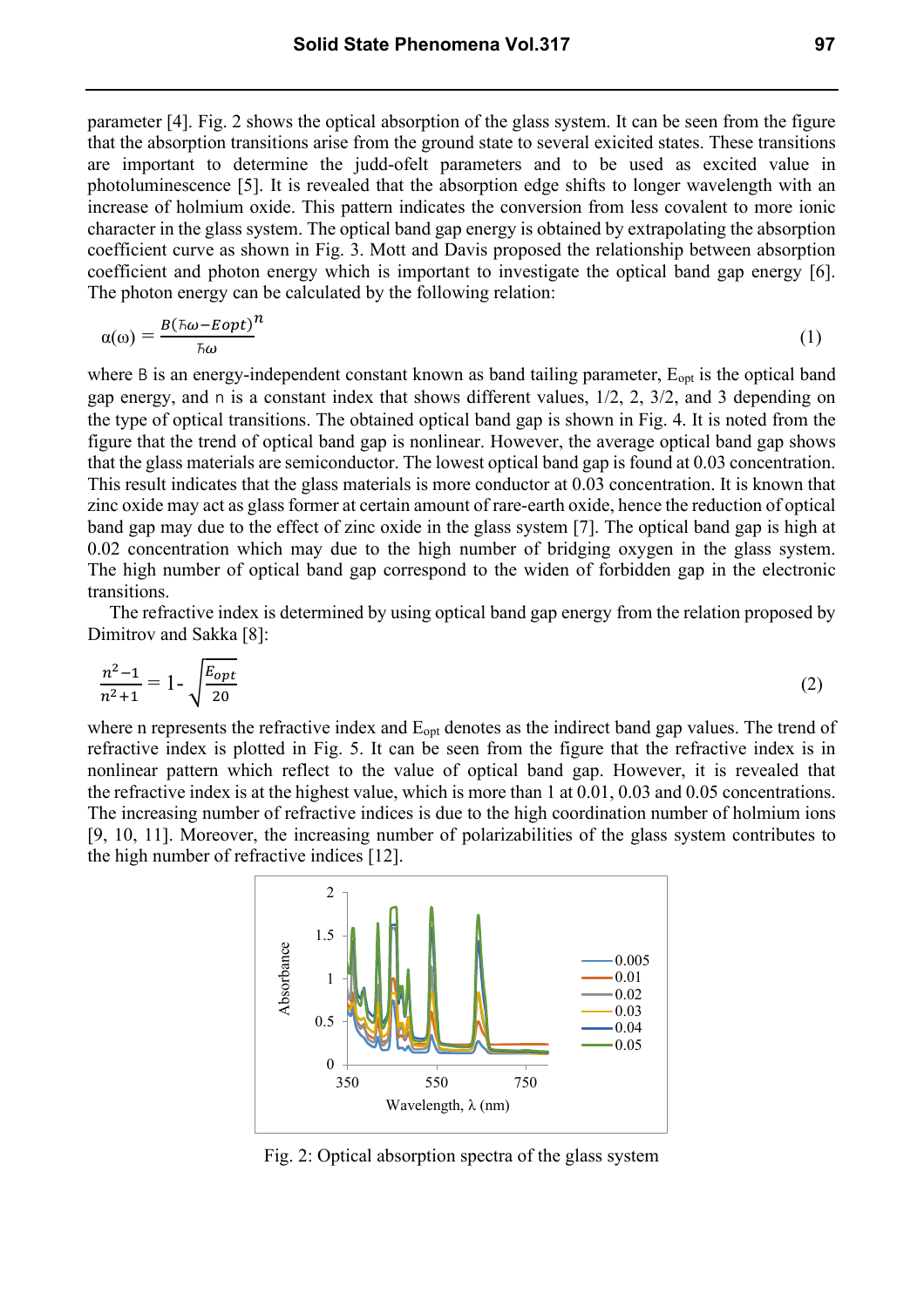

Fig. 3: Extrapolation of absorption coefficient of the glass system



Fig. 4: Optical band gap energy of the glass system



Fig. 5: Refractive index of the glass system

#### **Conclusions**

The amorphous structural arrangement of the holmium doped tellurite glass samples was confirmed by the XRD analysis. The optical absorption pattern shows several sharp peaks indicating the excitation from the ground state to several excited states. The optical band gap was found in nonlinear trend along with holmium concentrations. The average optical band gap proposed that the glass system is in semiconductor. The refractive index of the glass samples was found in nonlinear trend with increasing concentration of holmium. The refractive index is more than two at 0.01, 0.03 and 0.04 concentrations. The high value of refractive index is due to the high coordination number and polarizability of holmium oxide. Hence, these results suggest that the glass system has high potential to be used in optical fiber.